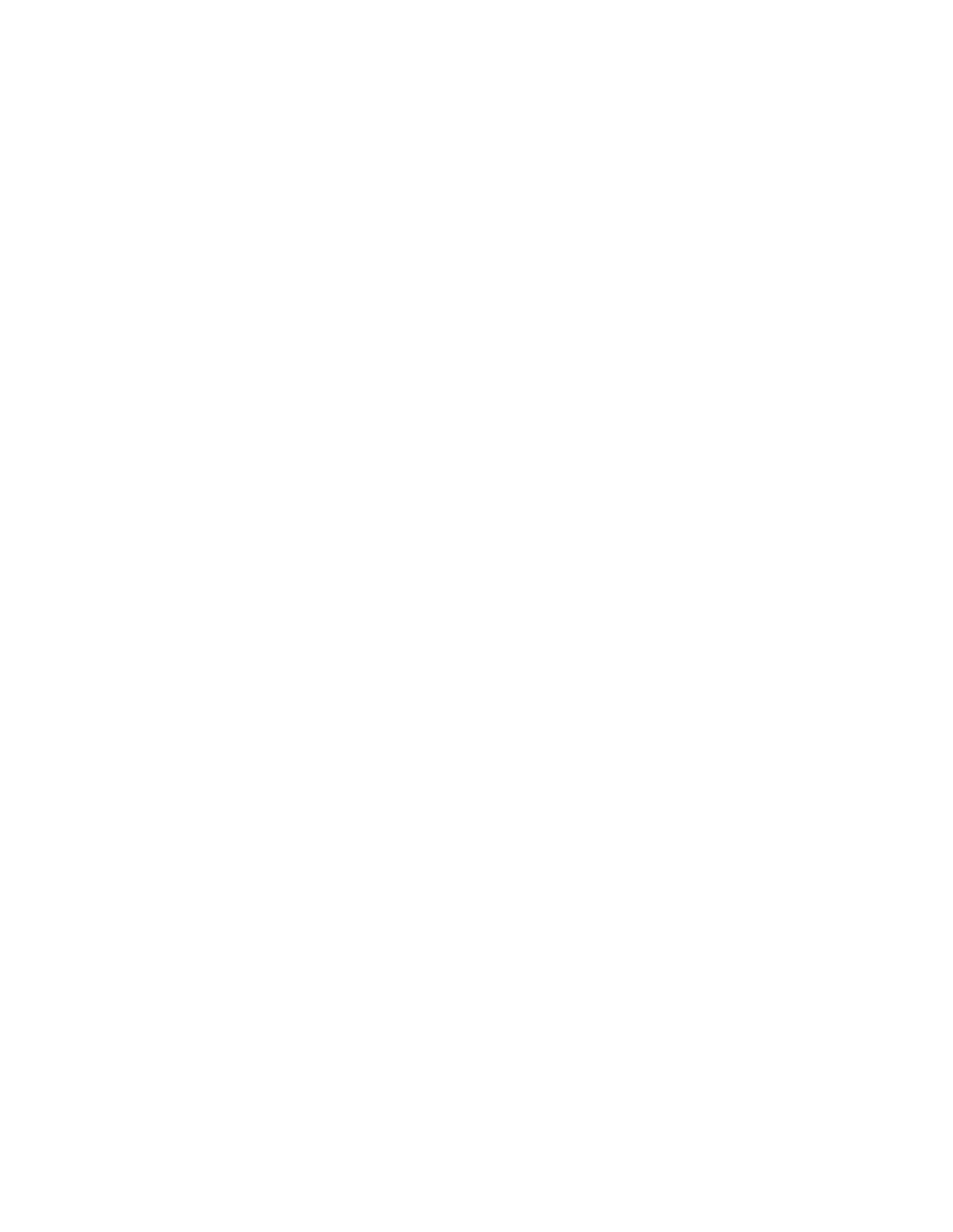## SIMON FRASER library

## www.lib.sfu.ca

## **TABLE OF CONTENTS**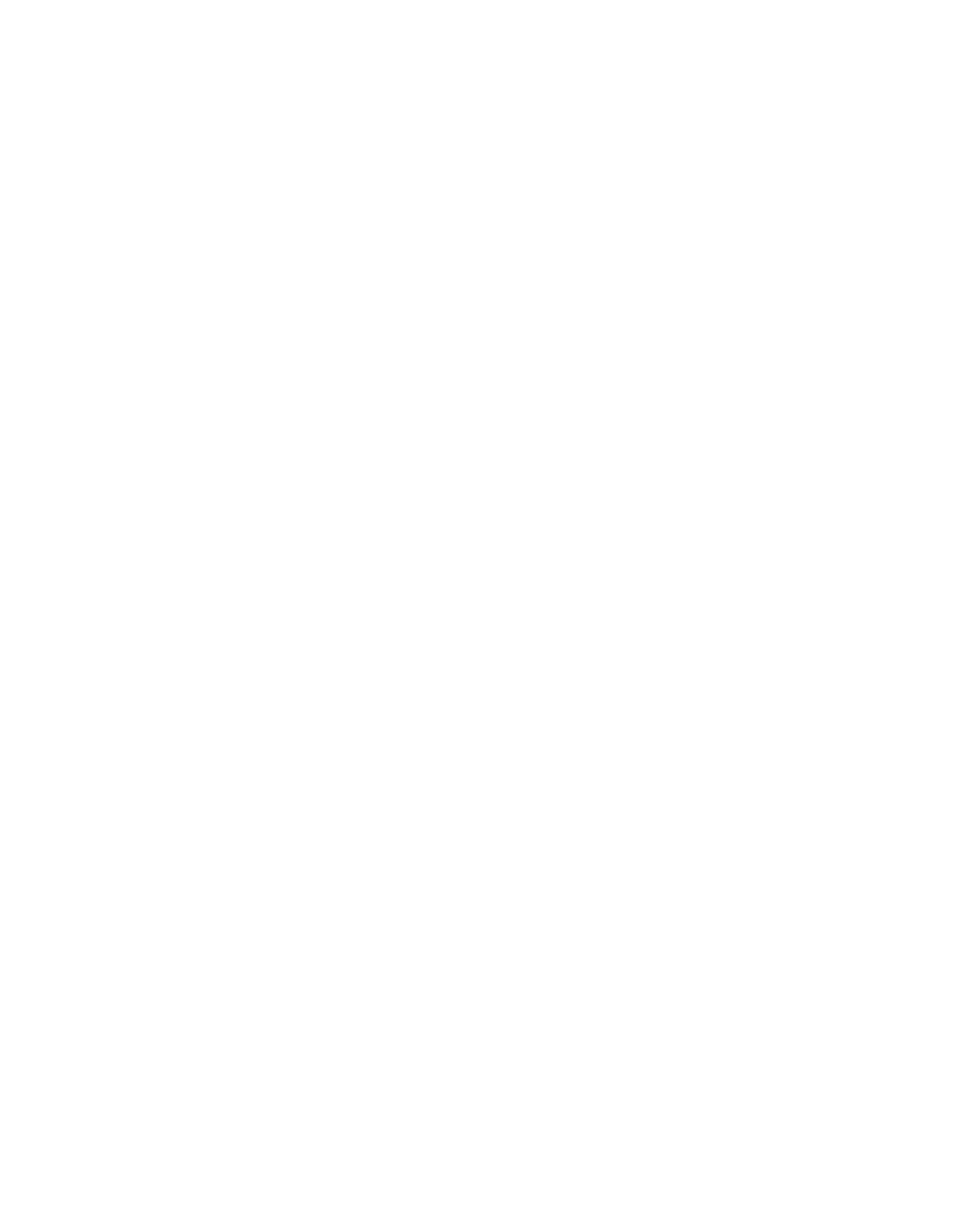**SIMON FRASER IDTATY** WWW.lib.sfu.ca

## **INTRODUCTION**

The recently completed *Library External Review Report* noted the quality of SFU Library staff. The *Review Repor*t notes "The appropriate and flexible responses of the Library staff to individual concerns and survey results" and goes further to say that "A proactive attitude of continuous improvement marks the staff's approach to service."

Throughout this Annual Report, specific staff achievements are highlighted. But one that deserves particular mention is that staff in the Serials Acquisitions unit contributed to the efficiency of the Library in conjunction with Collections staff by recovering several hundred thousand dollars in incorrect charges from vendors over the past three years. By taking the initiative and paying particular attention to the detail as many print subscriptions were converted to online through the Canadian National Site Licensing Project, the dedicated staff in this area identified discrepancies between SFU Library and vendor records. While a particularly dramatic example, such care is typical of the quality of work performed by SFU Library staff and librarians.

## **COLLECTIONS**

The Library continued its migration to online-only access for part of the journal collection. Results from the faculty and student surveys conducted by the Library in Fall 2003 indicated that the enthusiastic use of online journals is accompanied by an appreciation for the expanded access to electronic journal titles. Faculty and students responding to the survey indicated e-journals were one of the most important areas for future collection development.

The SFU e-journal collection is meeting our users' needs; 82% of faculty respondents in 2003 indicated that our online journals satisfied their needs as compared to 57% in 2000.

Another area of significant collection development was in support of health-related research at the university. The Library hired a Health Sciences Librarian with expertise in this area. We conducted a detailed analysis of our holdings against standard bibliographies and with specific reference to the existing and expected activity at SFU in Health Sciences and Health Studies. With financial contributions from the University Administration, the Library, and the Institute for Health Research and Education, over twenty-five new journal subscriptions were established, backfiles were acquired and monograph holdings were strengthened considerably. An approval profile for Health materials was established with our major book wholesaler to ensure that we receive all important new publications in the subject areas that match with our interests.

A useful SFU Library software development allows specific faculty to vote on the importance of journal and database titles when decisions are being made.

Although survey results show that the community welcomes the expanded access achieved through further growth of the e-journal collection, even when it means forgoing print, nevertheless, we continue to consult with faculty and work closely with departments to identify cases when print needs to be retained for specific scholarly purposes, and to maintain a core browsing collection. Further expansion of our e-journal collection is now possible as many publishers digitize their backfiles; we have been selecting and acquiring those that most closely match the university's needs to deepen our access to the scholarly literature.

Finally, the strengthening of the Canadian dollar resulted in budget fallout that led to special opportunities for acquisitions towards year end. For example, the purchase of *Early English Books Online* and SFU's membership in the related Text Creation Partnership were received enthusiastically in disciplines such as English, History, Philosophy and Humanities. Access to the online archive of the *Globe and Mail* back to 1844 is proving to be a valuable research tool in a wide variety of subject areas. The strong dollar also allowed the Library to pay extra attention to the development of our monograph collection in the final months of the year, and to renew several important sources in our print reference collection.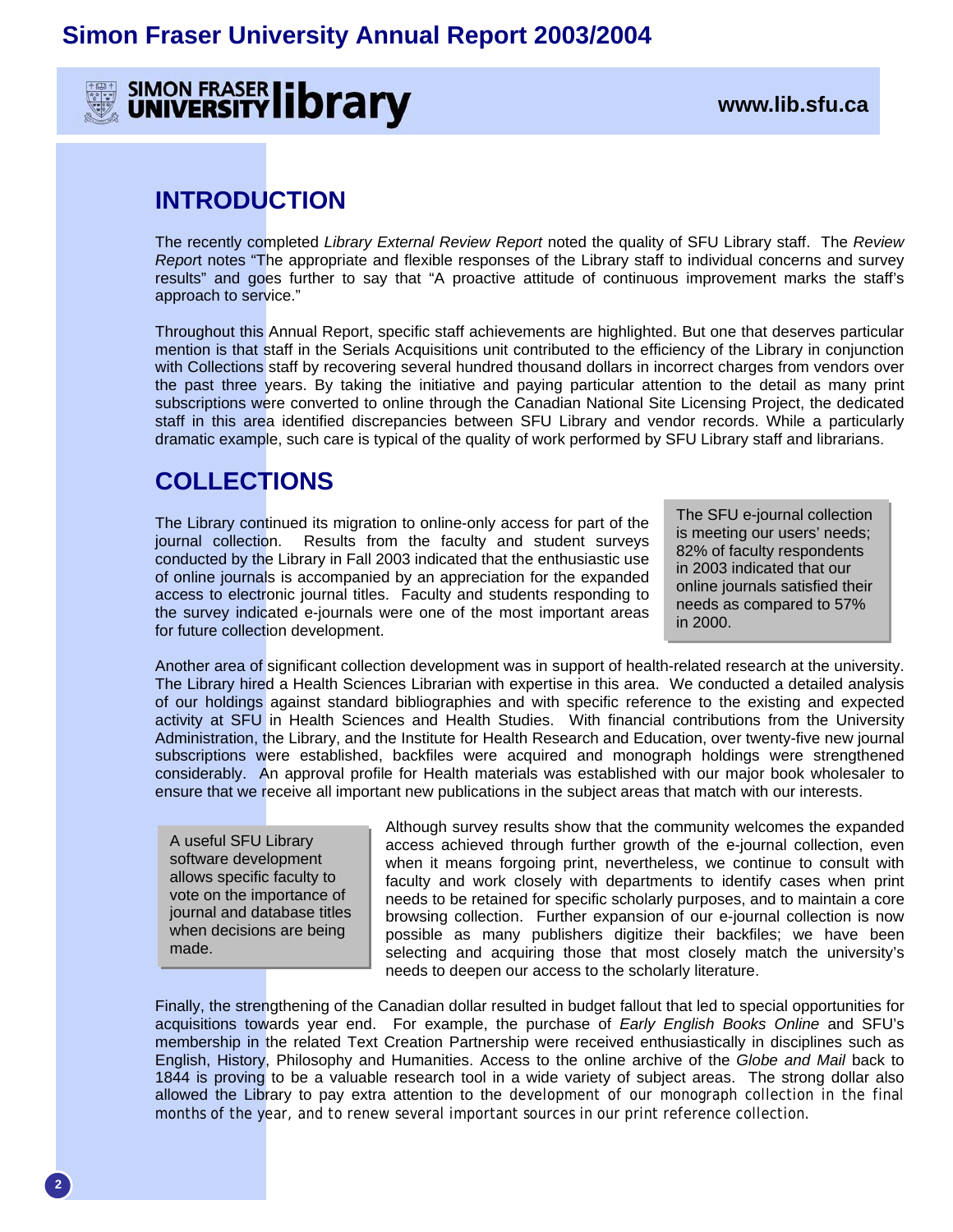

#### **Significant New Resources:**

- Canada's Heritage to 1844 (Globe and Mail online archive)
- Canadian Poetry (full text online database from Chadwyck Healey)
- Cochrane Library (including Systematic Reviews)
- Communication Abstracts
- Dominion Law Reports Online
- Early English Books Online
- Gale Virtual Reference Library (selected titles)
- Journal Citation Reports
- Lexis/Nexis Environmental
- Mergent Online
- North American Immigrant Letters and Diaries (digital collection)
- North American Women's Letters and Diaries (digital collection)
- OCLC WorldCat
- QP Legaleze
- SPIE Digital Library (International Society for Optical Engineering)
- Ulrich's Online
- Web of Science (deeper backfiles to 1976)
- X-Refer Plus

## **LIBRARY SERVICES**

#### **Information Commons**

The SFU Alumni Information Commons was funded by a special donation from the Alumni, by income from the Alumni Library Endowment and through reallocation of Library and ACS resources. Working together, the Library and Academic Computing Services planned and launched the Alumni Information Commons in September 2003. Providing access to assignment software along with library databases and resources as well as integrating reference service and technical assistance, the Information Commons proved

On April 1, 2004, twenty-five laptops were made available for check out from the Reserve desk.

immediately popular. User contact at the desk increased 27% in August alone, and 33% overall by the end of the fiscal year. The majority of questions were answered by librarians, demonstrating a continuing need for library research assistance, but the large number of questions directed to the computer technicians indicated that a former gap was being filled.

#### **Ask Us …**

Use of the **Ask Us Live** interactive reference service has been steadily increasing, a trend expected to continue. Collaboration with the University of Victoria Library expanded in August to a 50/50 split of service hours, enabling each institution to improve the popular reference service with manageable time and cost impacts.

Ask Us Here, a service which SFU Library pioneered in Canada, won the BC Academic Libraries – Public Service award for Outstanding Service 2004/2005.

The simple yet effective **Ask Us Here** mobile reference service began September 2003. Twice a week, reference librarians armed with a wireless laptop, signage, pushcart and chairs set up a reference booth in the Applied Sciences Atrium and the student lounge in the West Mall Annex. There, they were able to answer questions, refer students and faculty for complex information requirements and raise awareness about Library services.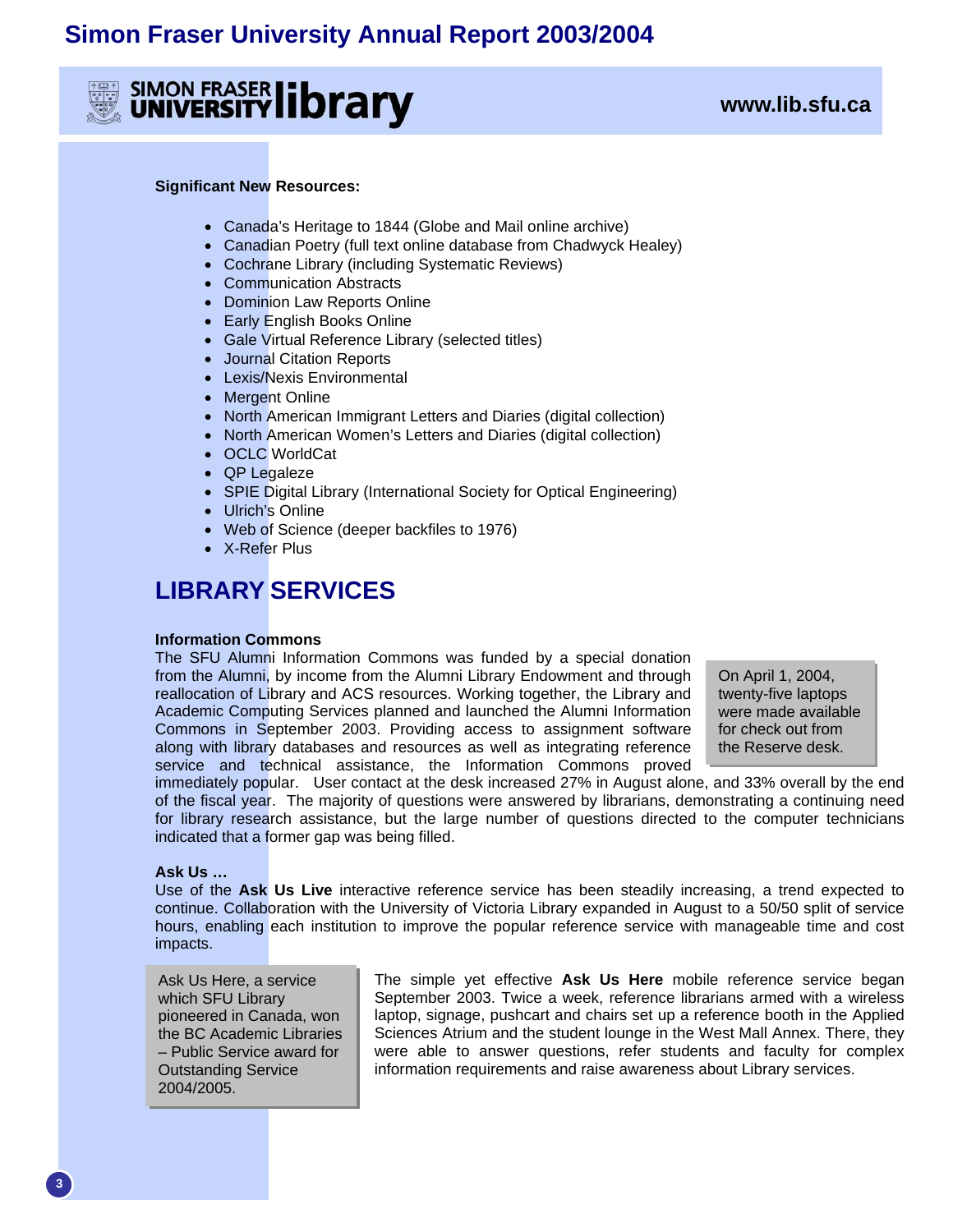

#### **Instruction Services**

Librarians deliver instruction in a wide variety of ways: labs and lecture halls in the Library and on campus

via detailed web pages and off campus on request. This year librarians continued to work with new technologies such as Qarbon Viewlet and participated in WebCT forums in Business and Communication. While many undergraduate courses are textbook or lab based, SFU's recent adoption of revised undergraduate curriculum requirements is expected to increase demand for Library instruction, especially for courses designated writing-intensive, which may require research beyond textbook or course pack readings. Librarians have already begun working with faculty to integrate Library instruction into course content, and the Library is

Demand for course-integrated instruction continued to increase, and at a faster pace than last year. The 397 classes with 10,334 students delivered by Bennett librarians represent a 10.8% increase over the previous year.

represented on the university-wide *Student Learning Services Task Force*.

#### **Faculty/University Outreach**

Librarians participated in a variety of special activities targeted for faculty and students. These included a reception for new faculty and departmental Library representatives in the Fall, and a faculty workshop entitled *Managing The Information Flow in Your Field: An Update for SFU Faculty* and an EndNote training workshop in the Spring.

Librarians also continued to work closely with their academic departments in reference, instruction and collection roles, with the recent Library Review Report noting that faculty indeed sees them as "partners". In particular, this appreciation has been recognized by the Women's Studies liaison librarian being granted adjunct professor status by that department, and the Communication liaison librarian being invited to join the Advisory Committee for a large SSHRC INE project.

#### **Media Services**

In August, the campus film, video and DVD collection was transferred from the Learning and Instructional Development Centre (LIDC) and located with the slides and sound recordings collections in the Fine Arts Room in the Bennett Library. To reflect the broader scope of the collection, the Fine Arts Room was renamed the Media Collection. With this transition, the Library assumed responsibility for maintenance and stewardship of these important resources. It was a successful first year with many significant acquisitions. Films that had been repeatedly borrowed from external sources for classroom use were acquired for the collection. Librarians and faculty members in several subject areas also teamed up to do intensive development of this collection. \$70,000 was spent on 400 items.

#### **Technological Development**

2003/2004 saw continued development of the Library's software, *ReSearcher,* which is funded through COPPUL and used at Western Canadian university libraries. Together, the online serials linking and

Citation Manager won the 2003 Canadian Association of College and University Libraries Innovation Award.

requesting components (CUFTS and GODOT) and the citation product *Citation Manager* are maturing into serious competition for commercial products, and will be released under an Open Source license so that other libraries can benefit from them.

Beginning in January, a pilot project was undertaken to assess the viability

of gaining permission from journal and book publishers to scan and make material available online for specific courses. The locally developed software includes a sophisticated copyright clearance application that manages every aspect of the scanned documents.

#### **Digital Initiatives**

For the second year, SFU Library participated in *Our Roots*, digitizing 25,000 pages for the collection. The Library also added over 500 editorial cartoons to our well-received online collection. An important Lake District Bibliography, with high-quality images from rare and unique items in our Wordsworth Collection, will be launched Fall 2004. The Multicultural Canada project, which aims to make the cultural materials by immigrant communities (newspapers, photos and oral histories) available online to all Canadians, is based at SFU Library. In addition, some unique materials from Harrison Brown's personal archives are being digitized by a graduate student and housed on the Library's servers.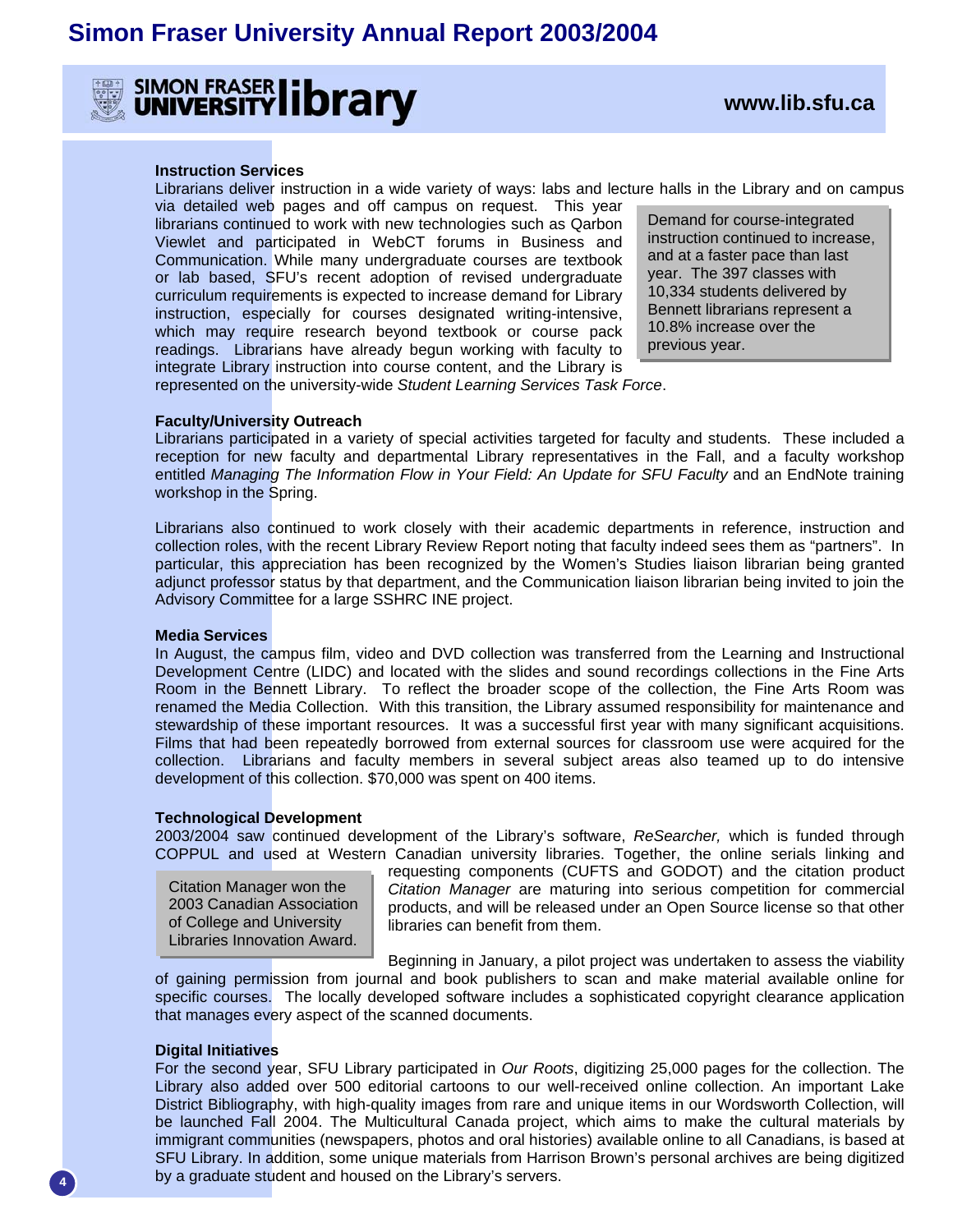

The Library and the *Canadian Journal of Communication* have worked together to house the electronic version of the journal on the Library's servers, and the Library has digitized approximately 10 years of backfiles which are available online.

SFU has established an institutional repository using the DSpace software from MIT. Several University communities are depositing material in the repository and interest is growing. As part of SFU Library's participation in the Canadian Association of Research Libraries' Institutional Repository Project, it is hosting the CARL Harvester, which allows simultaneous searching of all the participating repositories.

## **IMPACT OF ELECTRONIC SERVICES ON LIBRARY ACTIVITY**

Requesting of print journal articles from other libraries dropped by 20% in 2003/2004. Much of this decline can be attributed to the impact of the increase in e-journals. This demonstrates that the increased availability of e-journals is having an impact on Interlibrary Loans. After years of rapid growth, ILL usage now appears to have peaked and we are beginning to see a reduction in demand for this service.

The Library experienced a 12% decrease in overall re-shelving, primarily due to the decreasing use of print journals when electronic copies are available.

## **SAMUEL AND FRANCES BELZBERG LIBRARY**

Use of Belzberg Library grew in all areas: total enquiries up 7.3%, total reference questions up 21.6%, instructional sessions up 23.4%, in person reference up 22.7%, use of the libask email service up 18.1%, use of the print collection up 4.6% and the number of people coming into the library increased by 4.6% over the previous year. This increase is tied to the ongoing expansion of Harbour Centre, including enrolment growth of 13.2% to 1,105 FTE, the addition of the  $3<sup>rd</sup>$  floor and the new Master of Public Policy program.

The use of the physical collection continues to grow and increased by 18.9%, delivery to Belzberg grew 11.7% and annual transfers of less-used material was required to make space for new acquisitions. The critical need for expanded library space for collections, instruction and liaison was recognized.

The completion of the Harbour Centre academic plan and recommendations of the SFU Library review will enable the library to plan how Belzberg Library can support SFU's expanding presence in Vancouver, and what collections, services, space and resources will be required.

## **SFU SURREY CAMPUS**

This was a successful year for the Surrey Library, with very significant growth in the use of the Library and our collections and services: head count up 126%, circulation up 89%, borrowing from other libraries and branches up 121%, questions answered up 371%, instructional workshops up 775% and students participating in workshops up 2419%.

Meeting the needs of this growth was the greatest challenge, collections were expanded as much as the budget allowed and additional one-time funding was secured to hire temporary reference and circulation/media equipment staff for the spring semester.

Another challenge was the demand on the facilities, particularly high in the fall semester, with every chair filled at peak times. With no additional space, reconfigurations included the conversion of the meeting room to a silent study space in response to student demand. Another change was the re-vitalization of the Games Room with new hardware, expanded platforms and a growing gaming software collection.

This was also a year of self-evaluating and planning for the future, with the creation of a user-centred, media- and technology-rich vision and detailed program for the Library in the new Surrey Campus.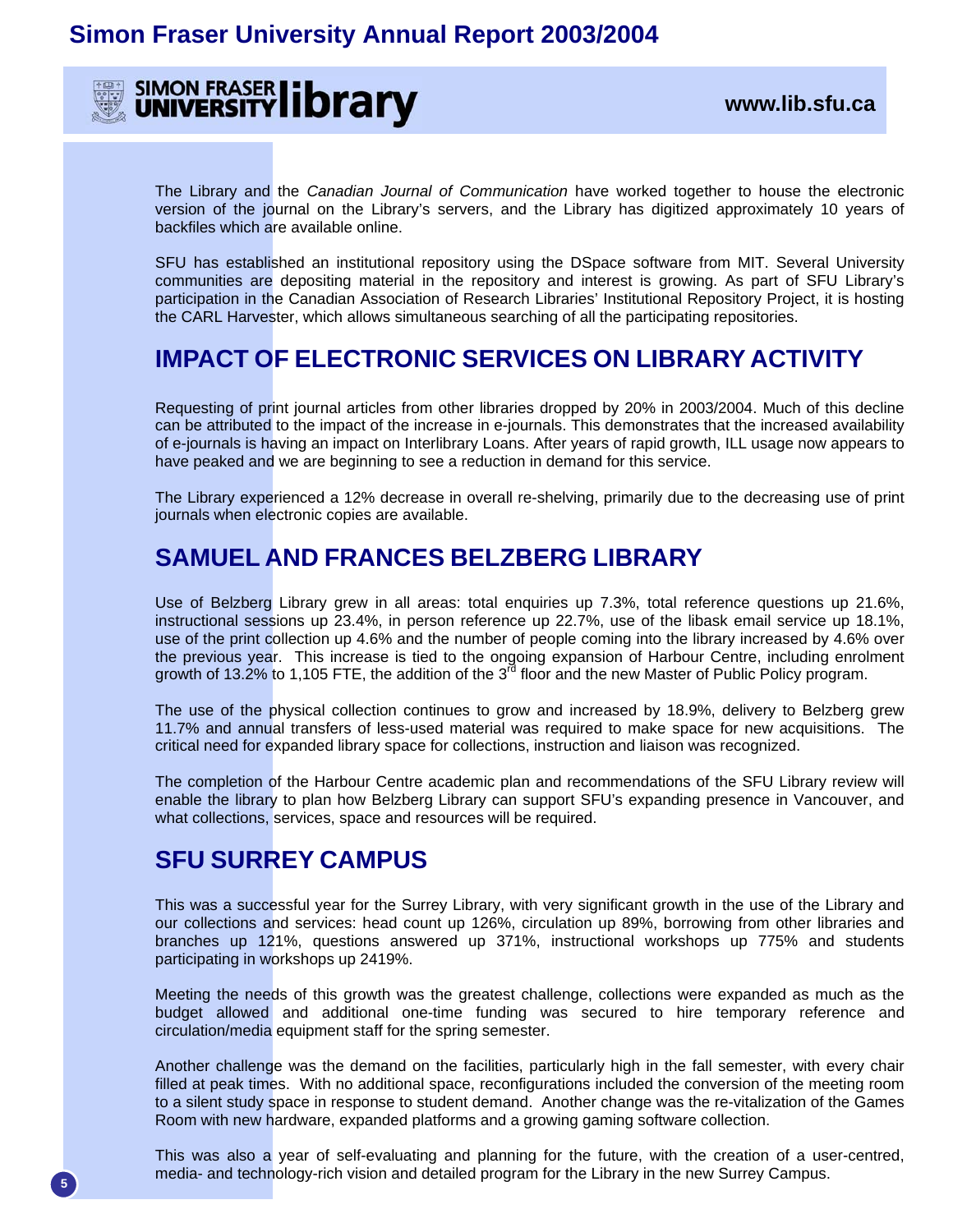

## **"WORKING TOGETHER"**

Early 2004 saw the arrival of the Electronic Library Network offices at SFU. Systems and other staff worked with ELN to integrate their activities into those of the Library and preserve services to BC Post Secondary Libraries. Their proximity promises to lead to even more collaborative initiatives offering BC Campus Library's support.

## **EVENTS**

The Library hosted 17 events for the cultural community, university community and library professionals. The Library's participation in *Word on the Street* was one of the more novel and enjoyable events and will be repeated in the coming academic year with the support of the SFU Friends of the Library Board.

## **Cultural Events**

## **September**

- Peter Trower, Logger Poet, read his work in Special Collections at the Bennett Library.
- Fred Cogswell, Poet, read his work in Special Collections at the Bennett Library.
- Word on the Street The Library and the Friends of the Library participated in the citywide book and publishing fair with giveaways, book sales and raffles. 200-300 people came by the Library Booth and many volunteers from the Library and the Friends of the Library board assisted with the event.
- Carole Gerson, SFU Professor, read from her work *Pauline Johnson in Print.* The lecture and the accompanying display of books were hosted by Special Collections at the Bennett Library.

## **October**

- John Keenlyside Lecture: "BC's Hanging Judge and My BC Colonial Paper Collection"; Share the Enthusiasm.
- Stephen Collis, Poet and SFU Professor, read his work in Special Collections in the Bennett Library.

## **November**

- Timothy Barrett Lecture: "Japanese Papermaking and the Aesthetics of Paper", Friends of the Library Lecture Series, Fletcher Challenge Theatre, Harbour Centre. Highlights included a beautiful display of handmade papers and books that the audience was invited to explore.
- Jeff Derksen, Poet and SFU Professor, read his work in Special Collections in the Bennett Library.

## **February**

- Caroline Adderson, Fiction Writer, read her work in Special Collections in the Bennett Library.
- Playwrights Andrew Moodie, Mercedes Baines and Lorena Gale read their work in Special Collections in the Bennett Library. Highlights included gospel singing and an avid turnout by the English Department.
- Daphne Marlatt, Poet, read her work in Special Collections in the Bennett Library.

## **March**

- Colin Browne, Poet and Documentary Filmmaker, read his poetry in Special Collections in the Bennett Library.
- John Meier: "Collecting the Governor General's Award", Share the Enthusiasm, Morris J. Wosk Centre for Dialogue.
- Bill Bissett, Poet, Library co-sponsored a reading by Bill Bissett for an English Department class taught by Professor Carl Peters.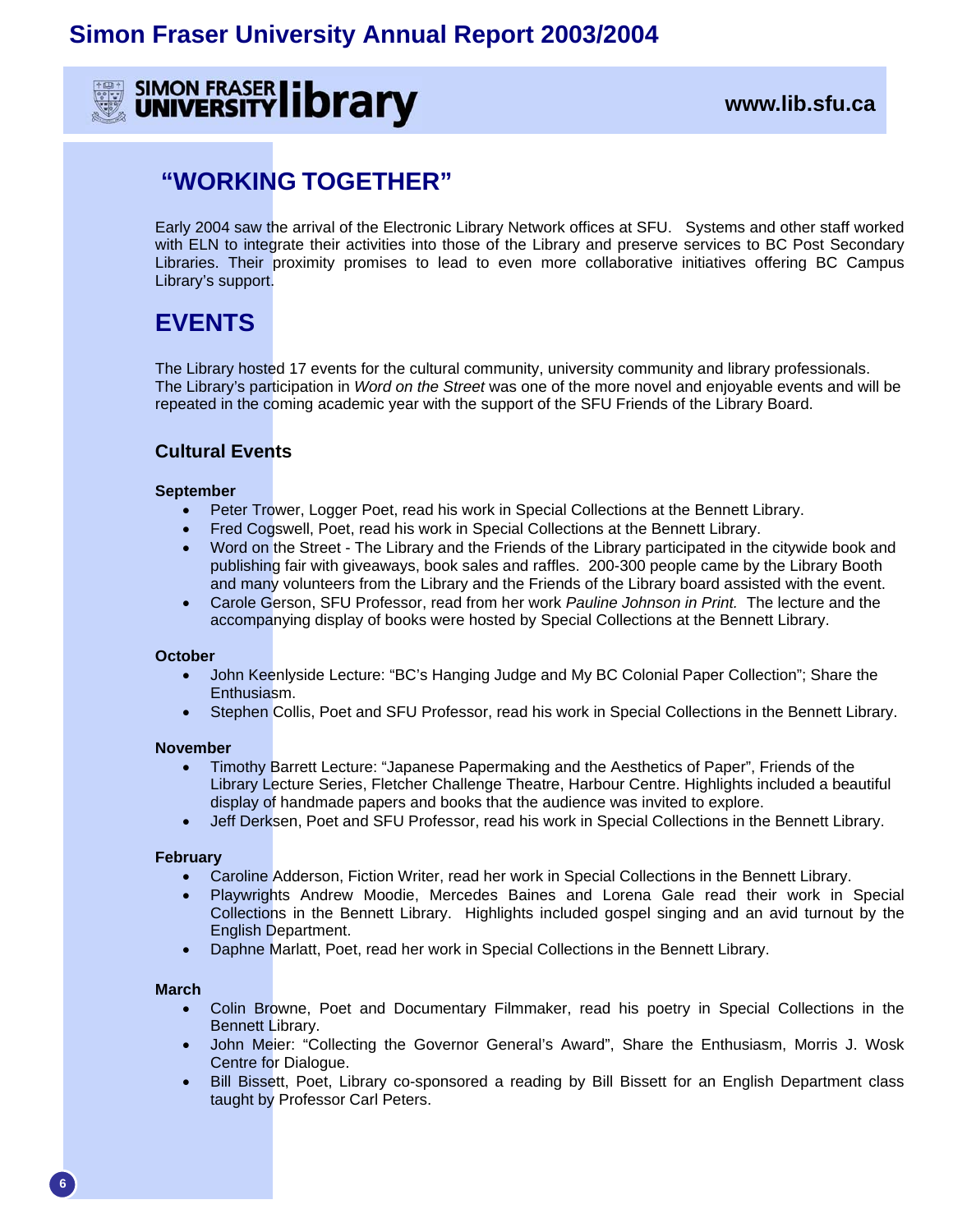

## **Library and University Events**

#### **April**

• The McDonald Archives. A launch party was held celebrating the donation by Robert McDonald. In attendance were Robert McDonald, members of SFU's Greek department and members of the Library and Special Collections.

#### **May**

- Biomed Central: "Next Generation Academic Publishing". This lecture was hosted by the library and the lecture was given by a representative from Biomed Central.
- John Willinsky, Professor, "The Academy and Public Knowledge", SFU, Lecture on the Public Knowledge Project.

#### **September**

• Information Commons launch and reception. The Library and University celebrated the launch of the Information Commons. Highlights included speeches by SFU President Michael Stevenson and SFU student Mark Masongsong.

## **Tours**

• Matilda Naidoo, Acting Director, Library Services, Cape Technikon (Cape Town, South Africa).

## **GIFTS & DONATIONS**

The Special Collections and Rare Books Division received several significant acquisitions including: The papers of Caroline Adderson, Lisa Robertson, Alan Twigg's *BC Bookworld,* Roy Kiyooka, Tamahnous Theatre, Social Credit collections, Chinese Cultural Revolution posters, Basel imprints of the 1530s and the Artichoke magazine archives.

Three new cartoonists were added to the editorial cartoons collection: Daniel Murphy, Ingrid Rice and Robert Bierman. Graham Harrop and Robert Kreiger donated more of their cartoons and their applications to the Canadian Cultural Property Export Review Board were successful.

Cash donations in 2004 totalled \$85,982 and in-kind donations totalled \$471,752, with many Alumni, faculty, staff and other Library supporters continuing to support the Library's endowment funds. Alumni made two special donations this year: a \$30,000 special contribution to the development of the SFU Alumni Information Commons and \$5,000 toward the purchase of badly needed student lockers.

## **STAFF**

 **7** 

Librarian Percilla Groves received a well-deserved SFU Staff Achievement Award. This Award recognized her many years of exemplary service to the SFU Library, the BC library community and the University.

SFU Library co-hosted Access 2003, the major Canadian library technology conference. Mark Jordan sat on the planning committee and helped organize the Hackfest, Kristina Long spoke on open source link servers and Calvin Mah set up a server for use during the Hackfest.

Walter Piovesan continued to serve on the Statistics Canada DLI External Advisory Committee. He was also elected to serve on ICPSR's Council for a term of four years.

Mary Harris retired in December after 18 years as the Division Head. She will be missed by everyone.

Librarian Heather-Ann Tingley retired after 33 years of service.

Copy cataloguers Aida Cejalvo and Monica Wolff retired after 35 and 26 years, respectively.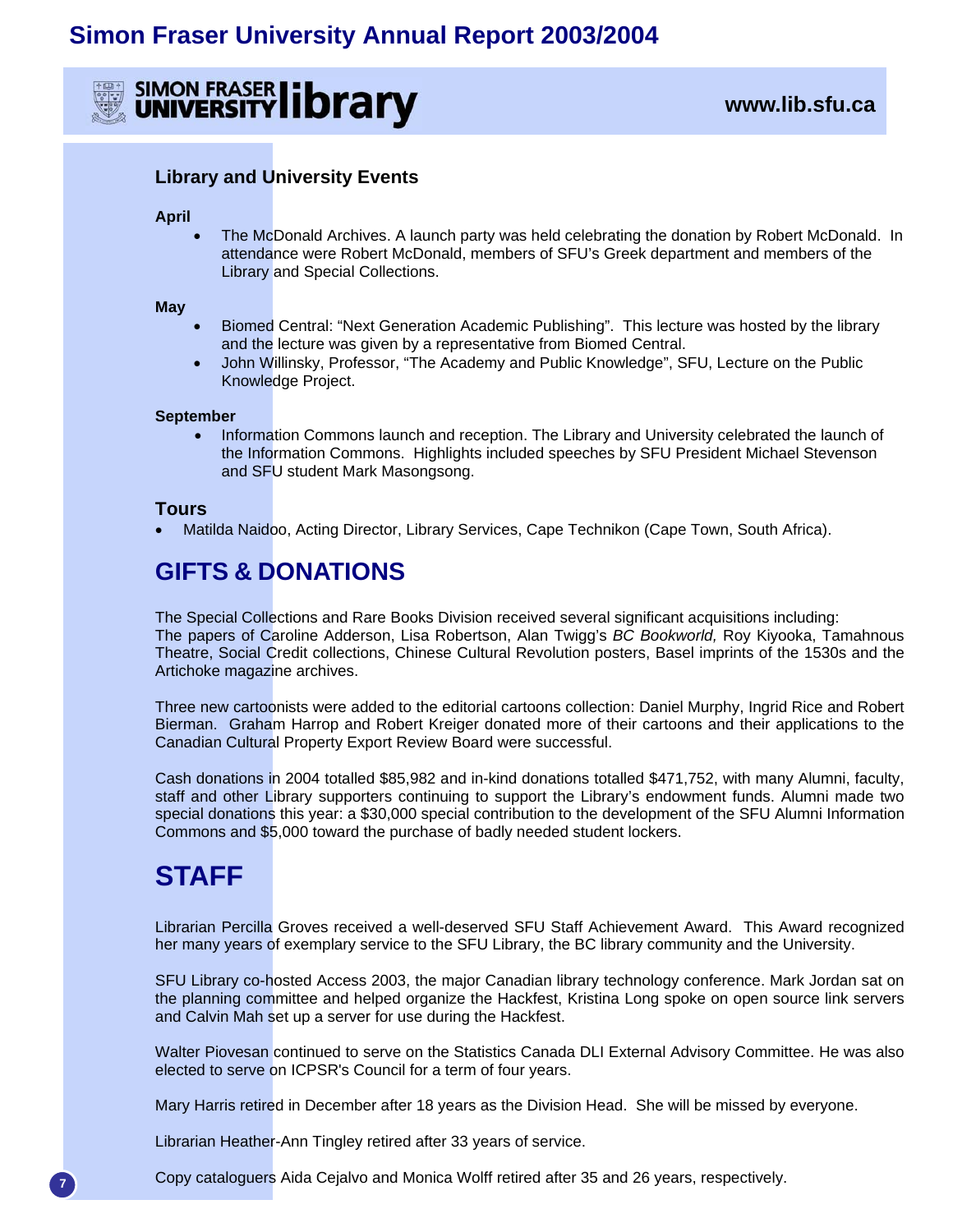

In January, Penny Swanson joined the Library as the new Division Head of Processing.

Cross-division interaction and coordination within SFU Library and staff renewal were enhanced by the secondment of Mike McIntosh from Belzberg Library to the Bennett and Surrey libraries for a parental leave replacement.

As a member of the Harbour Centre Academic Planning Committee, Karen Marotz participated in the development of a draft vision for the SFU campus in downtown Vancouver which should be completed and approved this fall.

## **SFU Librarians are Leaders**

#### **Gordon Coleman**

- Co-Presenter (with Jack Corse, Mark Bodnar & Percilla Groves): "Beyond Google"; Symposium on Innovative Teaching (SIT) Conference, SFU, May 2003.
- Co-Presenter: "Experiences of New Librarians"; LIBR 560 Presentation, School of Library, Archival, and Information Studies (SLAIS), UBC, May 2003.
- Publication: Coleman, Gordon. "Conference Report: Access 2003: Extending Our Abilities." Wired West: Web Journal of the SLA Western Canada Chapter, vol. 7 no. 2. http://www.sla.org/chapter/cwcn/wwest/v7n2/coleman.shtml

#### **Lynn Copeland**

- Presenter: "Digital Libraries in Canada and Elsewhere"; Meeting on Digital Libraries, BIBSAM, Sweden, November 2003.
- Presenter: "Libraries, The 'Net' and Lifelong Learning: Canadian Experiences"; e-Learning and Libraries, Malmo (Sweden), November 2003.
- Presenter: "Academic Libraries and Graduate Study" on behalf of CARL; Canadian Association of Graduate Studies, November 2003.
- Presenter: "Multicultural Canada Digital Project"; Sien Lok Society Annual Meeting, Calgary, October 2003.
- Presenter: "Toward A User-Centered Approach To Digital Libraries: Canadian Experiences"; Digilib 2003, Espoo, Finland, September 2003.
- Presenter: "Canadian Academic Libraries Online"; National/University Library, Reykjavik, Iceland, September 2003.

#### **Jack Corse**

• Presenter: "SFU Library Resources for Genealogy"; 7<sup>th</sup> Annual Tri-Stake Family History Seminar, Surrey Family History Centre, Saturday, October 18, 2003.

#### **Elaine Fairey**

- Co-Presenter: "Putting It All Together: Creating Coherent Learning Environments"; Blending Classroom and eLearning Practice Conference, SFU, May 2004.
- Presenter: "Virtual Reference the Future is Here"**;** LIBR 540 Presentation, School of Library, Archival & Information Studies (SLAIS), UBC, February 2004, March & October 2003.
- Presenter: "So You Want to Work In An Academic Library"; February 2004 & October 2003.
- Co-Presenter: "Resume/Cover Letter/Interview Tips & Techniques"; SLAIS Co-op Program Workshop, UBC, February 2004 & October 2003.
- Presenter: "All On The Internet? Yes, But... Why Libraries And Librarians Are Still Needed"; Group for Independent Schools Professional Day, Coq., BC, January 2003.
- Publication: Fairey, Elaine. "All on the Internet? Academic Information on the Web", *In Touch (March 2003)* 3: 2-3.

#### **Natalie Gick**

- Panelist: Academic Librarians in Public Service (ALPS)
- Presenter: "Academic Librarianship"; Student Association Presentation, SLAIS, UBC, November 2003.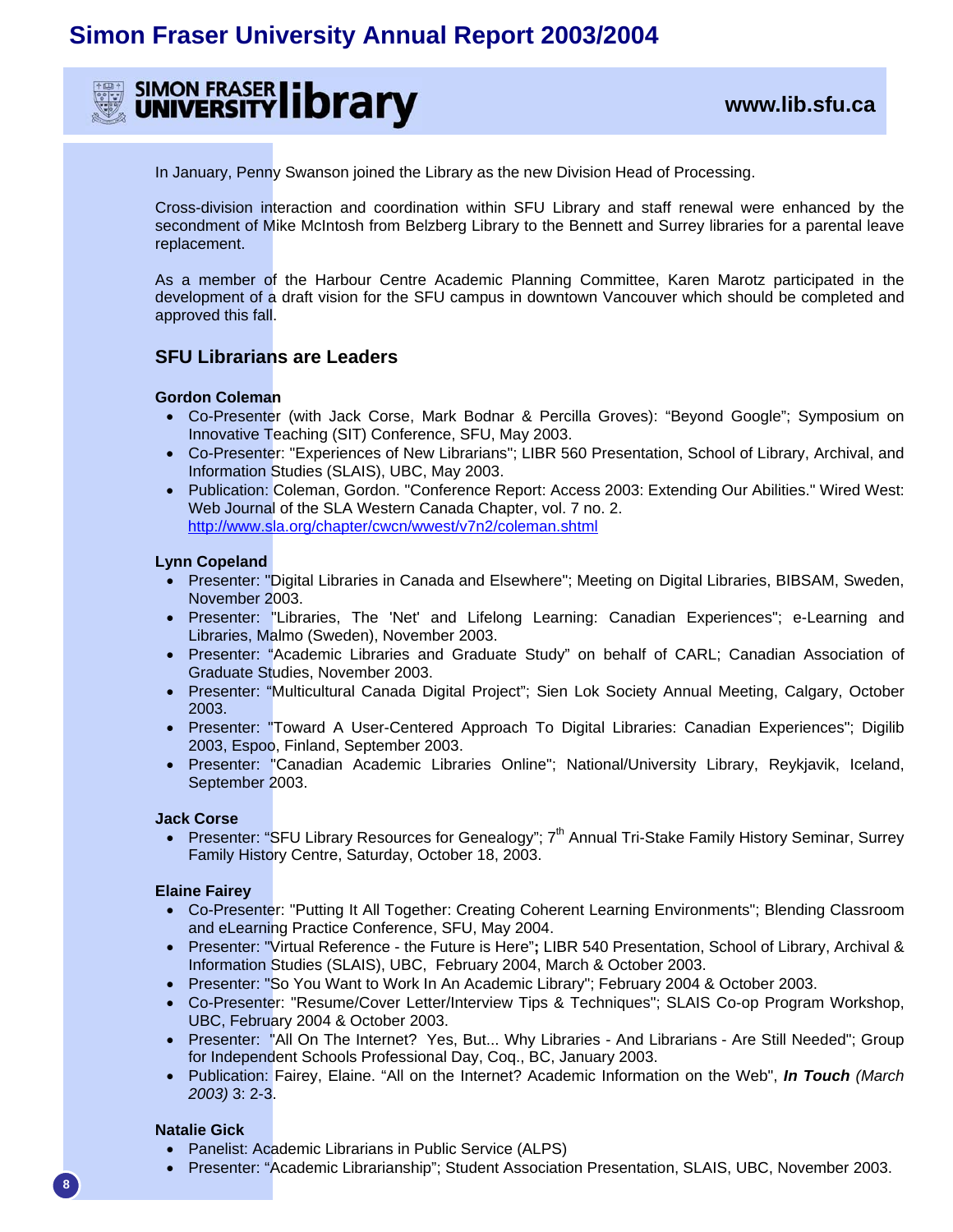**SIMON FRASER IDTATY** WWW.lib.sfu.ca

## **Mark Jordan**

- Panelist: "Applications for Broadband Networks"; Institutional Repositories: Facilitating a Community of Scholarly Information, 3rd Annual BCNET Advanced Networks Conference, Vancouver, BC, April 2003.
- OAI FYI: "All You Need to Know About the Open Archives Initiative"; The Annual British Columbia Library Conference, Harrison Hot Springs, BC, May 2003.
- Instructor: Canadian Centre for Studies In Publishing's Journal Publishing Online Workshop (July 21- 22, SFU Harbour Centre).
- Guest Speaker: SFU MPub Program, March 2004.
- Guest Speaker: UBC SLAIS Course, March 2004.

## **Calvin Mah**

• Presenter: "Technologies for Cross-Searching Databases: dbWiz, Z39.50, SOAP"; Hot Ideas, BCLA Annual Conference, Harrison, BC, May 2003.

## **Karen Marotz**

• Co-Presenter (with Nina Saklikar): Demonstration of Ask Us Live to Council of Post-Secondary Library Directors of BC, April 2003.

#### **Kim Minkus**

- Reviewer: "Encyclopedia of Literature in Canada"; Reference Reviewer vol. 17 (no. 4) 2003, p. 28.
- Reviewer: "Bibliographic Guide to Chicana and Latina Narrative"; Reference Reviewer vol. 18 (no. 3) 2003, p. 28.
- Publication: Minkus, Kim. "Librarian or Fundraiser? How About Both" LIScareer.com, August 2003, http://www.liscareer.com/minkus\_fundraiser.htm.
- Publication: Minkus, Kim. "History Online: Accessing Our Multicultural Heritage" aq: The Magazine of Simon Fraser University, April 2004, p. 23-25.

## **Heather Morrison**

- Co-Presenter & Convener: "Linking Systems: Transforming Resource Sharing Through ISO ILL and Other Standards"; BCLA/CLA, Victoria, June 2004.
- Publication: Morrison, Heather. Professional Library & Information Associations Should Rise to the Challenge of Promoting Open Access and Lead by Example. Library Hi Tech News, 21, 4 (2004) pp. 8-10.

## **Kevin Stranack**

- Presenter: "Why Use GODOT/CUFTS?"; University of Victoria Libraries, University of Victoria, January 2004.
- Presenter: "ReSearcher Update"; Council of Prairie and Public University Libraries (COPPUL) ReSearcher Steering Committee, Simon Fraser University, March 2004.
- Publication: Stranack, K. (2004) "Revolution in the Stacks: A Bibliography of Selected Multimedia Anarchist Resources in English", Collection Building 23 (3), 110-117.

#### **Eric Swanick**

- Publication: Review of Duff Hart-Davis', Audubon's *Elephant*: *America's Greatest Naturalist and the Making of the Birds of America*..., *Papers of the Bibliographical Society of Canada*...42, no.1 (Spring 2004):90-2.
- Publication: Review of *CIRCUS: "Five Poems on the Circus…"*, Amphora no.132 (September 2003):30-1.
- Publication: Review of Edmund M.B. King's, *"Victorian Decorated Trade Binding, 1830-1880: A Descriptive Bibliography...*", *Parenthesis* no.9 (March 2004):43.
- Publication: Review of "Wallace Brown's: A Bibliography, 1959-1999", *Acadiensis* 32, no.2 (Spring 2003):[140]-51.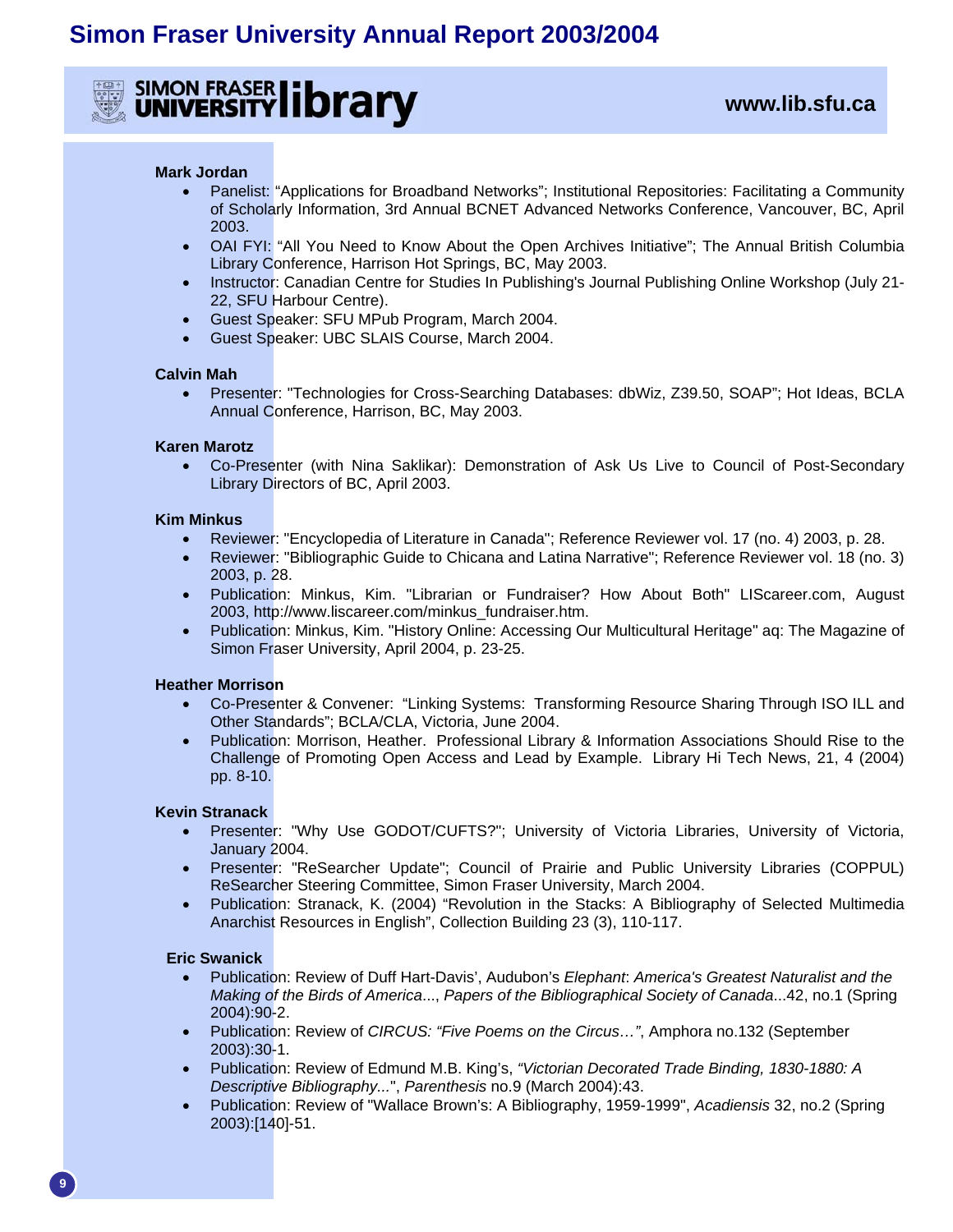

## **Penny Swanson**

- Presenter: UCFV presentation to Library Technician students on Library Systems.
- Presenter: UBC presentation to SLAIS students on classification systems.

## **Sandra Wong**

- Co-presenter, "Bridging the Strait: UVIC/SFU's Live Reference Collaboration"; at *Hot Ideas.* BCLA Annual Conference. Harrison Hot Springs, BC; May 2003.
- Co-presenter, "How I Got My Job"; *BCLA/CLA student chapter event.* School of Library, Archival and Information Studies, UBC. November 2003. Co-presenter, "Lifelong Learning in the Information Profession"; *SLA WCC Vancouver*. Hotel Georgia, November 2003.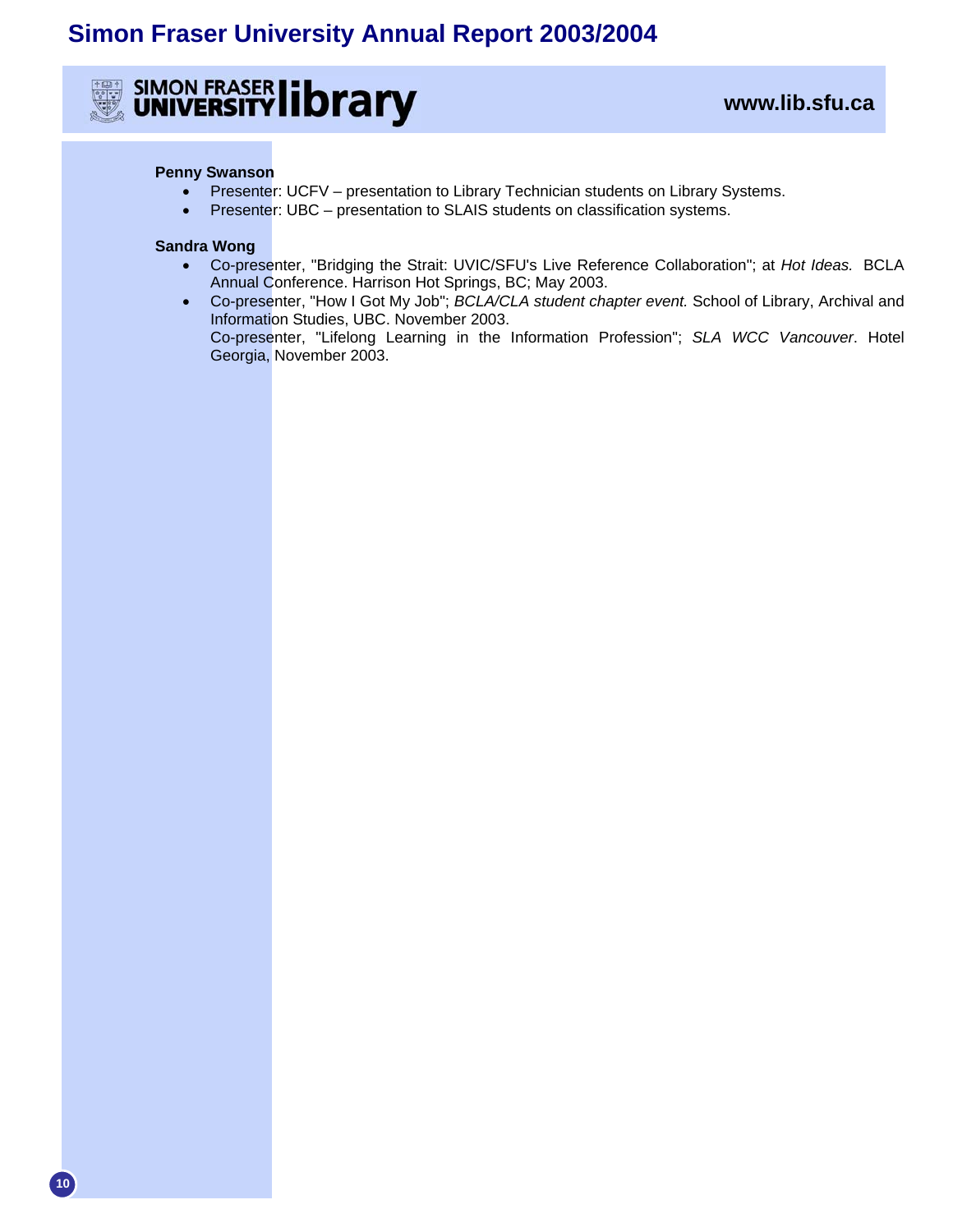

**EXECUTION FRASER CONDUCTS ON THE SIMON FRASER CONDUCTS** 

## **TABLE A – RECORDED USAGE OF LIBRARY COLLECTIONS**

| <b>SERVICE</b>           |         |             |                     |                     | % Change from        |
|--------------------------|---------|-------------|---------------------|---------------------|----------------------|
| <b>CATEGORY</b>          |         |             | 2003/04             | 2002/03             | <b>Previous Year</b> |
| <b>Use of Library</b>    |         |             | 1,685,415           | 1,542,632           | 9%                   |
|                          |         |             |                     |                     |                      |
| <b>COLLECTION</b>        | #Items  | #Items Used | <b>Total Items</b>  | <b>Total Items</b>  | % Change from        |
| <b>CATEGORY</b>          | Loaned  | in Library  | <b>Used 2003/04</b> | <b>Used 2002/03</b> | <b>Previous Year</b> |
| <b>Books:</b>            |         |             |                     |                     |                      |
| <b>General Stacks</b>    | 459,777 | 163,350     | 623,127             | 654,507             | -5%                  |
| Reserves                 | 81,313  | N/A         | 81,313              | 89,641              | $-9%$                |
| <b>Subtotal</b>          | 541,090 | 163,350     | 704,440             | 744,148             | $-5%$                |
|                          |         |             |                     |                     |                      |
| Others:                  |         |             |                     |                     |                      |
| <b>Media Collections</b> | 16,933  | N/A         | 16,933              | 13,458*             | 26%                  |
| In Process               | 679     | N/A         | 679                 | 454                 | 50%                  |
| Journals                 | N/A     | 89,578      | 89,578              | 126,560             | $-29%$               |
| <b>Maps</b>              | 387     | 8,092       | 8,479               | 7,667               | 11%                  |
| <b>Microforms</b>        | N/A     | 11,291      | 11,291              | 12,112              | $-7%$                |
| Reference                | N/A     | 13,432      | 13,432              | 16,852              | $-20%$               |
| <b>Subtotal</b>          | 17,999  | 122,393     | 140,392             | 177,103             | $-21%$               |
|                          |         |             |                     |                     |                      |
| <b>Bennett Totals</b>    | 559,089 | 285,743     | 844,832             | 922,825             | -8%                  |
| <b>Belzberg Totals</b>   | 18,691  | 7,768       | 26,459              | 25,286              | 5%                   |
| <b>Surrey Totals</b>     | 45,246  | N/A         | 45,246              | 20,633**            | 119%                 |
| <b>Totals</b>            | 623,026 | 293,511     | 916,537             | 968,744             | $-5%$                |

\*Not a true usage count. Most Media Collection reserve items used in the Library were counted as one-time use only.

\*\* Statistics not available before September 2002.

**11**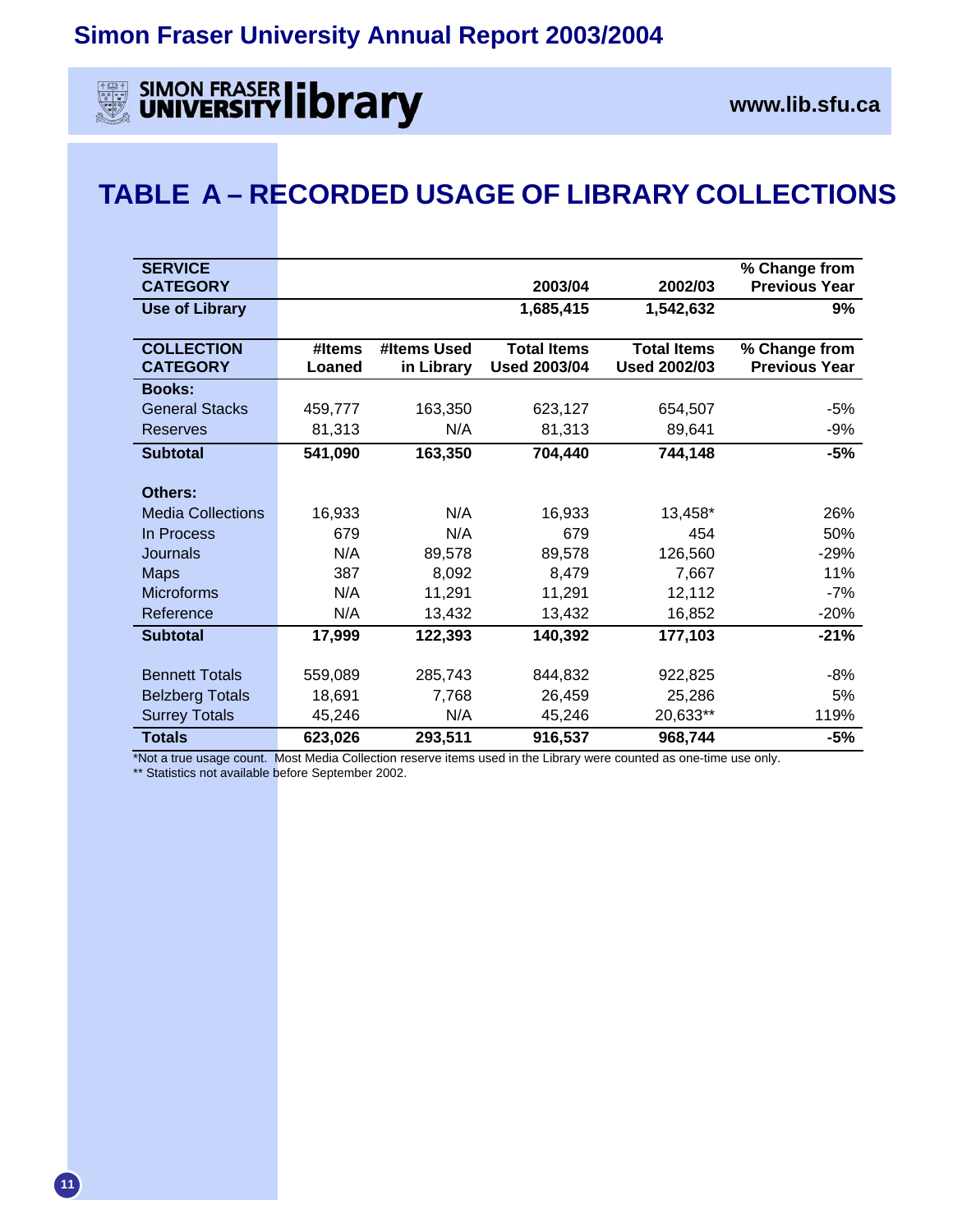

**EXECUTE SIMON FRASER CONTRACTLY** THE SIMON FRASER CONTRACTLY

## **TABLE B – DOCUMENT DELIVERY SERVICES**

 **Interlibrary Loans, Telebook (Distance Education) and Media Booking** 

| <b>INTERLIBRARY</b><br><b>LOAN SERVICES</b>      | 2003/2004 | 2002/03 | % Change from<br><b>Previous Year</b> |
|--------------------------------------------------|-----------|---------|---------------------------------------|
| <b>SFU Loans to Other Libraries</b>              |           |         |                                       |
| <b>Books</b>                                     | 8,923     | 8,523   | 5%                                    |
| Photocopies                                      | 12,768    | 14,129  | $-10%$                                |
| <b>Total Items Loaned by SFU</b>                 | 21,691    | 22,652  | $-4%$                                 |
| <b>Items Borrowed from Other Libraries</b>       |           |         |                                       |
| <b>Books</b>                                     | 7,023     | 6,947   | 1%                                    |
| Photocopies                                      | 23,184    | 30,752  | $-25%$                                |
| <b>Total Items Supplied to SFU</b>               | 30,207    | 37,699  | $-20%$                                |
|                                                  |           |         |                                       |
| <b>TELEBOOK SERVICES</b><br>(DISTANCE EDUCATION) | 2003/2004 | 2002/03 | % Change from<br><b>Previous Year</b> |
| <b>Distance Education Student Requests</b>       | 1,132     | 1,702   | $-33%$                                |
| Items Requested by Students                      | 2,400     | 3,836   | $-37%$                                |
| <b>Items Sent to Students:</b>                   |           |         |                                       |
| <b>Books</b>                                     | 1,398     | 1,738   | $-20%$                                |
| <b>Journal Articles</b>                          | 868       | 1,378   | $-37%$                                |
| Videos                                           | 107       | 142     | $-25%$                                |
| <b>Total Items Sent</b>                          | 2,373     | 3,258   | $-27%$                                |
|                                                  |           |         |                                       |
| <b>MEDIA BOOKINGS*</b>                           | 2003/2004 | 2002/03 | % Change from<br><b>Previous Year</b> |
| <b>Bookings</b>                                  | 1,155     | n/a     | n/a                                   |
| Items Borrowed from Other Institutions           | 500       | n/a     | n/a                                   |
| Items Loaned to Other Institutions               | 107       | n/a     | n/a                                   |

\*Services moved from LIDC in August 2003. Statistics not available before August 2003.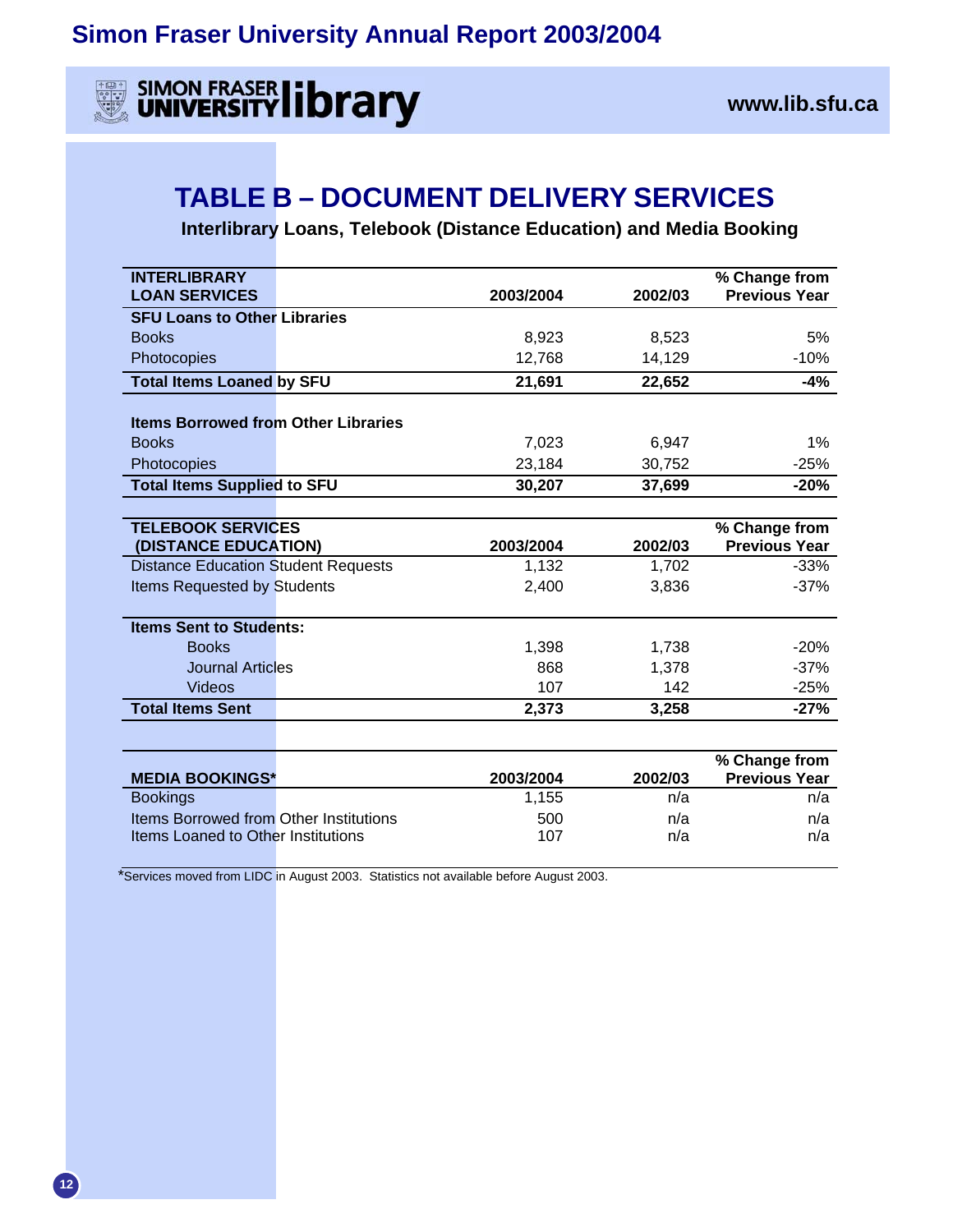

## **SIMON FRASER IIDTATY** WWW.lib.sfu.ca

## **TABLE C – GROWTH OF LIBRARY COLLECTION**

| <b>COLLECTION</b><br><b>CATEGORY</b>      |                                            | <b>Collection Size</b><br>Mar 31, 2003 | <b>Net Growth</b><br>2003/04 | <b>Collection Size</b><br>Mar 31, 2004 |
|-------------------------------------------|--------------------------------------------|----------------------------------------|------------------------------|----------------------------------------|
| <b>LC Classified Volumes</b>              |                                            | 1,116,521                              |                              | 1,162,387                              |
| <b>Computer Item Count Adjustment</b>     |                                            | 13,032                                 |                              | 4,107                                  |
| <b>Adjusted Classed Volumes Count</b>     |                                            | 1,129,553                              | 36,941                       | 1,166,494                              |
| Unclassed Volumes (journals)              |                                            | 261,987                                | 7,347                        | 269,334                                |
| <b>Unclassed Volumes (StatsCan)</b>       |                                            | 6,276                                  | 892                          | 7,168                                  |
| <b>Subtotal Volumes</b>                   |                                            | 1,397,816                              | 45,180                       | 1,442,996                              |
|                                           |                                            |                                        |                              |                                        |
| Microfilm (# of reels)                    |                                            | 48,561                                 | 791                          | 49,352                                 |
| Microfiche (# of sheets)                  |                                            | 1,136,745                              | 11,648                       | 1,148,393                              |
| Microfiche Volume Equivalencies           |                                            | 811,960                                | 8,321                        | 820,281                                |
| (i.e., 1 / 1.4)                           |                                            |                                        |                              |                                        |
| <b>Subtotal Net Micromaterial Volumes</b> |                                            | 860,521                                | 9,112                        | 869,633                                |
| <b>Total Print Volume Holdings</b>        |                                            | 2,258,337                              | 54,292                       | 2,312,629                              |
|                                           |                                            |                                        |                              |                                        |
| <b>OTHER COLLECTIONS FORMATS</b>          |                                            |                                        |                              |                                        |
| Manuscripts (in linear metres)            |                                            | 568                                    | 59                           | 627                                    |
| <b>Maps</b>                               |                                            | 88,526                                 | 3,657                        | 92,183                                 |
| <b>Slides &amp; Cartoons</b>              |                                            | 50,622                                 | 1,264                        | 51,886                                 |
| <b>Sound Recordings</b>                   |                                            | 7,904                                  | 639                          | 8,543                                  |
|                                           | Video Recordings (tapes, DVDs & films)*    | 2,309                                  | 2,294                        | 4,603                                  |
| <b>Total Other Collections Formats</b>    |                                            | 149,929                                | 7,913                        | 157,842                                |
|                                           |                                            |                                        |                              |                                        |
| <b>MAGNETIC FORMATS</b>                   |                                            |                                        |                              |                                        |
| Electronic Journals (EJDB + RDL files)    |                                            | 15,513                                 | 3,899                        | 19,412                                 |
| Electronic Monographs (computer count)    |                                            | 9,468                                  | 3,308                        | 12,776                                 |
| <b>Database Licenses</b>                  |                                            | 154                                    | 0                            | 154                                    |
| Other electronic formats**                |                                            |                                        |                              | 2,866                                  |
| <b>Total Magnetic Formats</b>             |                                            | 25,135                                 | 7,207                        | 35,208                                 |
| <b>CURRENT SERIAL SUBSCRIPTIONS</b>       |                                            |                                        |                              |                                        |
| <b>Print and Microform Subscriptions</b>  |                                            | 7,832                                  | $-1011$                      | 6,821                                  |
| <b>Computer Count Adjustment</b>          |                                            | $-651$                                 |                              | $-34$                                  |
| <b>Subtotal Print and Microform</b>       |                                            | 7,181                                  | $-394$                       | 6,787                                  |
| <b>Subscriptions</b>                      |                                            |                                        |                              |                                        |
|                                           | Electronic Subscriptions (e-journals, RDL, | 15,667                                 | 3,899                        | 19,566                                 |
| databases)                                |                                            |                                        |                              |                                        |
| <b>Total Current Subscriptions</b>        |                                            | 22,848                                 | 3,505                        | 26,353                                 |

\*Note: DVD's and films added for the first time

\*\*Note: includes games (new format) and CD-ROMS (previously counted with print volumes)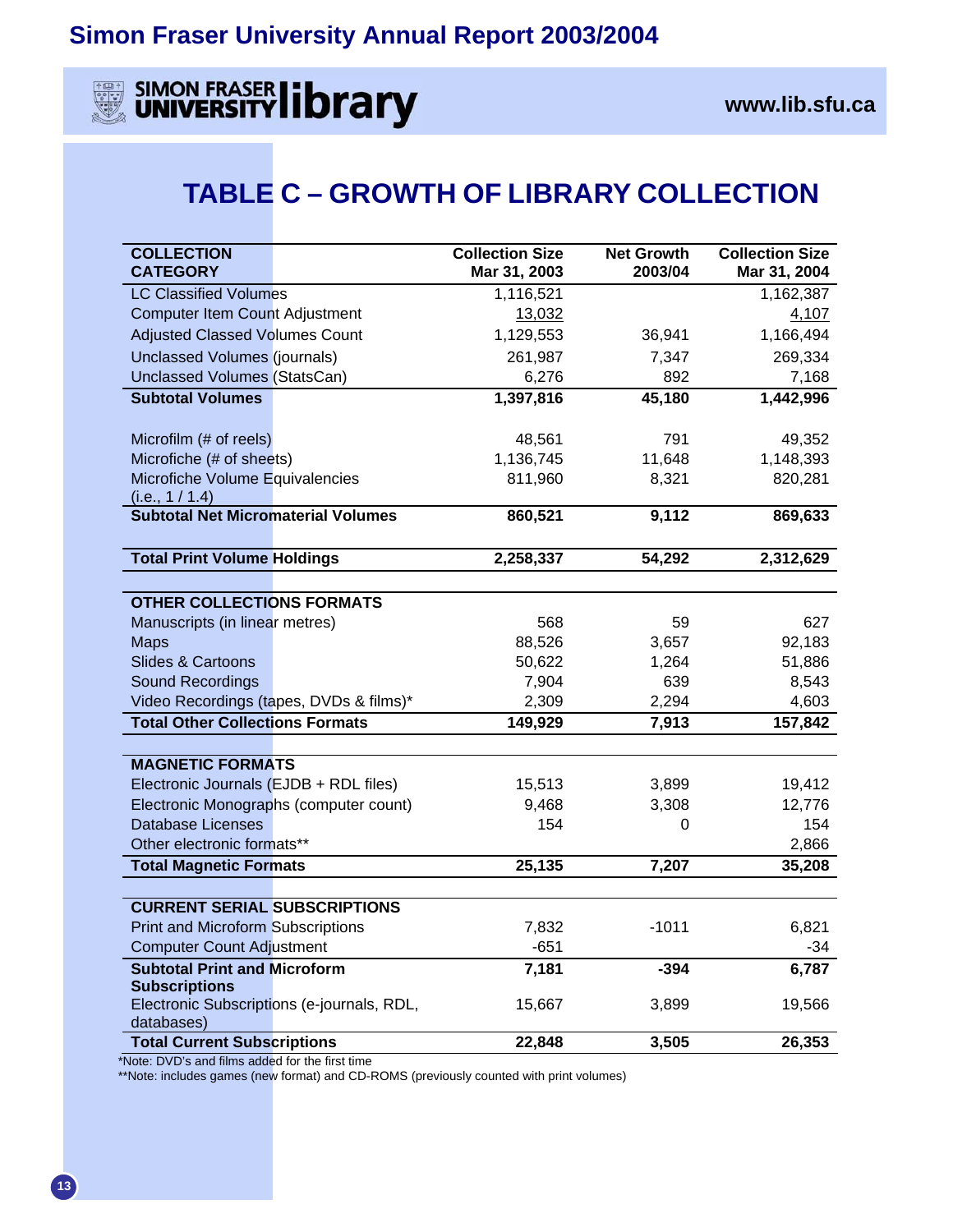## **EXAMPLE SIMON FRASER CONDUCTS AND THE SIMON FRASER CONDUCTS** WAS ALSO WARD WWW.IIb.sfu.ca

## **TABLE D – PUBLIC SERVICES ACTIVITIES**

| <b>USER</b>                  | <b>Directional</b> | Reference |         |         | % Change from        |
|------------------------------|--------------------|-----------|---------|---------|----------------------|
| <b>ASSISTANCE</b>            | <b>Queries</b>     | Questions | 2003/04 | 2002/03 | <b>Previous Year</b> |
| <b>Service Location</b>      |                    |           |         |         |                      |
| <b>AskALibrarian E-mail</b>  |                    | 1,805     | 1,805   | 1,529*  | 18%                  |
| <b>AskUsLive</b>             |                    | 1,265     | 1,265   | 654     | 93%                  |
| LibHelp E-mail               |                    | 298       | 298     | 439     | $-32%$               |
| <b>Belzberg Library</b>      | 30,525             | 6,157     | 36,682  | 34,327  | 7%                   |
| Surrey***                    | 4,038              | 602       | 4,640   | 854     | 443%                 |
| <b>Media Collection</b>      | 553                | 2,431     | 2,984   | 1,679   | 78%                  |
| <b>Information Desk</b>      | 12,888             | ۰         | 12,888  | 15,557* | $-17%$               |
| Maps/Data/GIS                |                    | 1431      | 1,431   | 1,906   | $-25%$               |
| <b>Reference Desk</b>        | 8,076              | 29,212    | 37,288  | 31,515  | 18%                  |
| <b>Librarian Offices</b>     |                    | 2,448     | 2,448   | 2,107   | 16%                  |
| <b>Special Collections**</b> | 178                | 283       | 461     | 482     | $-4%$                |
| Theses Help                  |                    | 1,431     | 1,431   | 850     | 68%                  |
| <b>Totals</b>                | 59,120             | 44,501    | 103,621 | 91,899  | 13%                  |

\*Calculation adjustment

\*\*Theses Assistant position removed from Special Collections in 2002 resulting in a drop in stats.

\*\*\* Statistics not available before September 2002.

| <b>USER INSTRUCTION</b>                             | # Classes<br>2003/04 | # Students<br>2003/04 | # Classes<br>2002/03 | # Students<br>2002/03 |
|-----------------------------------------------------|----------------------|-----------------------|----------------------|-----------------------|
| <b>Instruction Service</b>                          |                      |                       |                      |                       |
| Bennett Library (general)<br><b>Bennett Library</b> | 52                   | 2,224                 | 25                   | 269                   |
| (course-integrated)<br><b>Bennett Library</b>       | 397                  | 10,334                | 358                  | 9,621                 |
| (theses workshops)*                                 | 28                   | 413                   | n/a                  | n/a                   |
| <b>Belzberg Library</b>                             | 95                   | 565                   | 77                   | 446                   |
| <b>Surrey Library</b>                               | 43                   | 1,568                 | 10                   | 252                   |
| <b>Totals</b>                                       | 615                  | 15,104                | 470                  | 10,588                |
| % CHANGE                                            | 31%                  | 43%                   |                      |                       |

\*2003/2004 Theses workshops offered for the first time.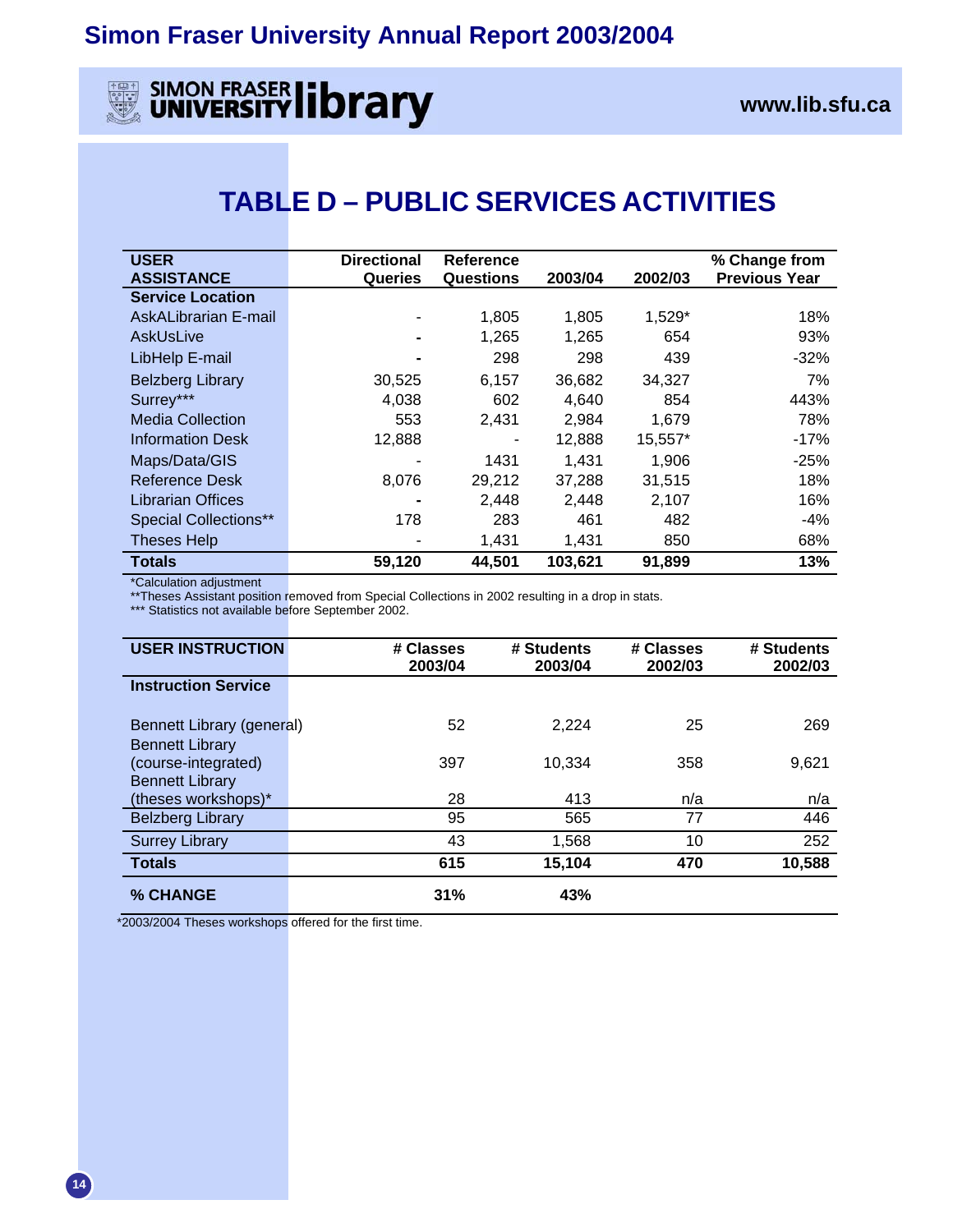

## **TABLE E – SAMUEL AND FRANCES BELZBERG LIBRARY**

| <b>SERVICE</b><br><b>CATEGORY</b>                                     | 2003/2004 | 2002/03 | % Change from<br><b>Previous Year</b> |
|-----------------------------------------------------------------------|-----------|---------|---------------------------------------|
|                                                                       |           |         |                                       |
| <b>Use of Library (Gate Count)</b>                                    | 136,937   | 130,874 | 4.6%                                  |
| <b>User Assistance</b>                                                |           |         |                                       |
| <b>Total Enquiries</b>                                                | 38,487    | 35,856  | 7%                                    |
| <b>General Information</b>                                            | 28,341    |         | 3%                                    |
|                                                                       |           | 27,486  |                                       |
| <b>Reserves</b>                                                       | 2,166     | 1,822   | 19%                                   |
| <b>Total Reference</b>                                                | 7,962     | 6,548   | 22%                                   |
| In-person Reference*                                                  | 6,157     | 5,019   | 23%                                   |
| E-mail Reference *                                                    | 1,805     | 1,529   | 18%                                   |
| <b>Use of Collection</b>                                              |           |         |                                       |
| <b>Total Use</b>                                                      | 26,459    | 25,286  | 5%                                    |
| Circulation                                                           | 18,691    | 15,725  | 19%                                   |
|                                                                       |           |         |                                       |
| In-Library Use                                                        | 7,768     | 9,561   | -19%                                  |
| <b>Items from Other Branches</b>                                      | 9,836     | 8,808   | 12%                                   |
| <b>Items Delivered to Other Branches</b>                              | 1,578     | 1,569   | $1\%$                                 |
| <b>Library Instruction</b>                                            |           |         |                                       |
| <b>Instructional Sessions</b>                                         | 95        | 77      | 23%                                   |
|                                                                       |           |         |                                       |
| <b>Number of Participants</b><br>the absoluted for Training Distances | 565       | 446     | 27%                                   |

\*Included in Total Reference.